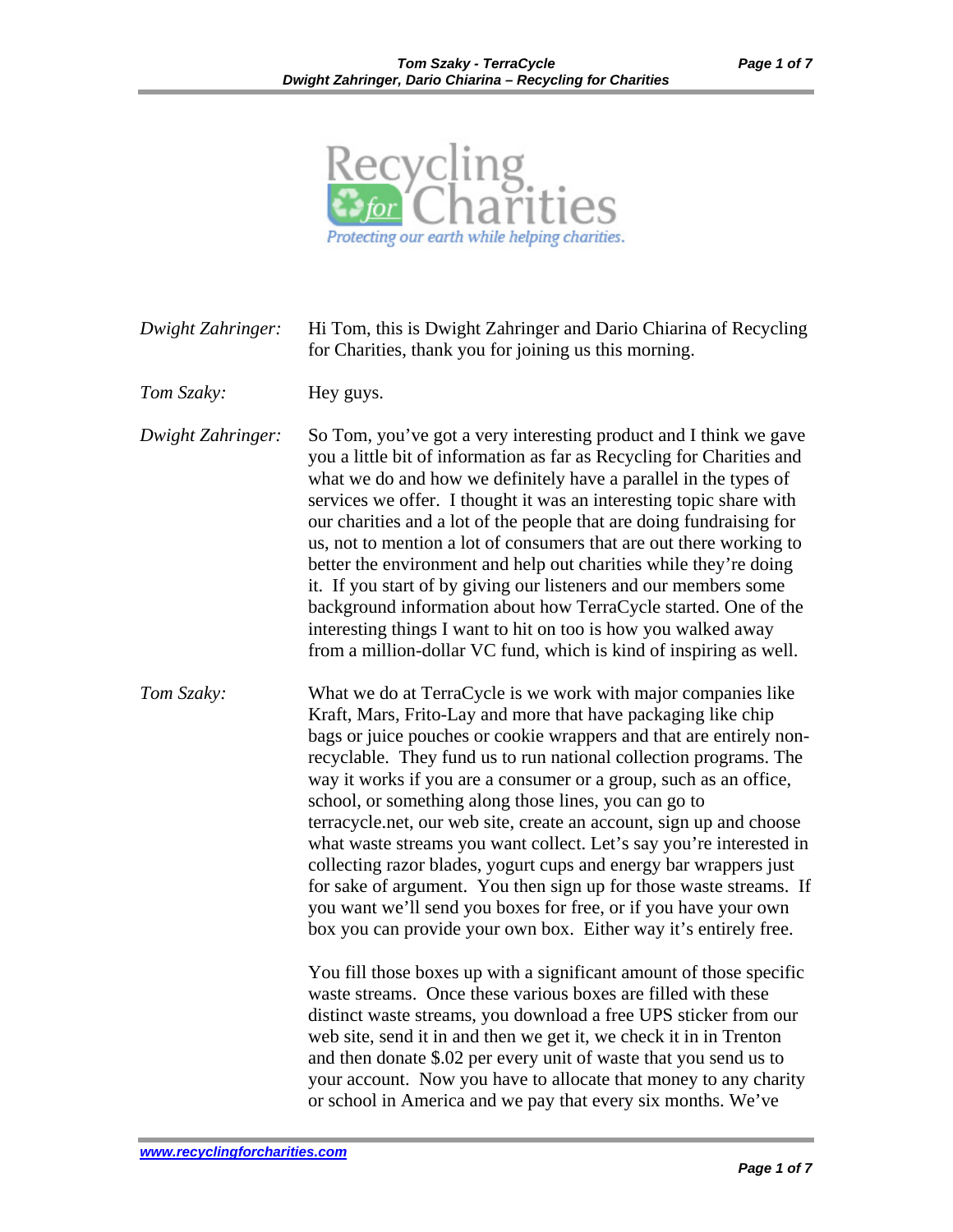been able to divert through this method, not just hundreds of millions, but billions of units of waste.

- *Dwight Zahringer:* Wow, that's great. And now is there a validation process you go through to make sure that the people that are receiving the funds; that they are of a non-profit or educational nature?
- *Tom Szaky:* Yeah, basically what happens is when you sign up to our site, you must explain your purpose or allocate a charity where it goes to and you have to have a valid charity tax ID number or a charity ID number and through that we can validate and make sure everything is legitimate. We give away to about 20,000 different charities at this point.
- *Dwight Zahringer:* Okay great. So talk a little bit about how you decided to get into this, what was the epiphany to walk away from a small college such as Princeton and go into business for yourself, when you actually had a great educational background and upbringing with your family.
- *Tom Szaky:* Yeah, absolutely, I had a really great time at Princeton and the whole thing started for me because I was into challenges. I'm Canadian, and one of the challenges being young in America, especially in college is that you typically can't drink. So my friends and I went to Canada on the fact that our drinking age is like 18 or 16 depending on what province. We all went up to Quebec, Montreal and started hanging out there enjoying that drinking age and my friends happened to also be growing some ghanja in their basement in Montreal, which is a little bit more tolerated in Canada than down here. And the plants were having a really hard time because they weren't feeding them good fertilizers. We started feeding them worm poop, which is basically organic waste fed to worms and the plants started doing incredibly well. And that's what inspired me to basically start TerraCycle, which started as a company that packaged worm poop and used soda bottles. From there we've grown to, at this point, hundreds of products made from garbage and doing that all over the world.
- *Dwight Zahringer:* Yeah, I've noticed that now too that you're offering a number of different products that like the backpacks, a lot of back to school items, which seems to be perfect at this time right now too.
- *Tom Szaky:* Oh yeah, our back to school products have been selling incredibly well this season and because of our backpacks, pencil cases, etc. We also do other things all the way from fishing lures made from CD's to Christmas products to cleaners. Basically anything that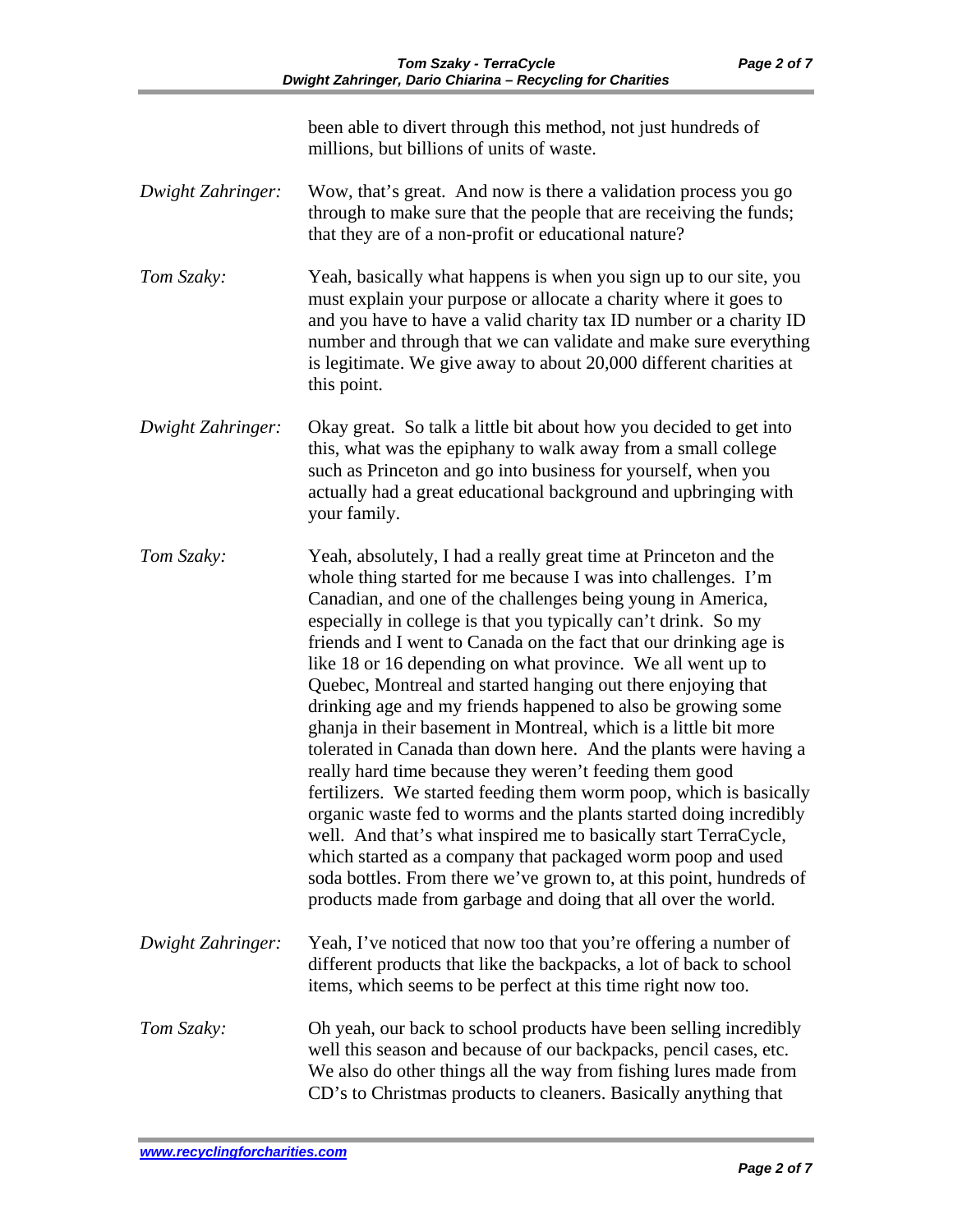you can imagine made from garbage we have our hands in somehow.

- *Dwight Zahringer:* Wow. How recently did you expand your product line from the original staple TerraCycle product?
- *Tom Szaky:* We expanded beyond fertilizer about 2 <sup>1</sup>/<sub>2</sub> years ago and then got very serious about it a year ago. We don't actually make anything anymore. We used to manufacture, but what we do now is very similar to what a company like Disney does or Nickelodeon with Sponge Bob where we license the technology and the waste to companies that are experts in making these specific products. A great case study would be a company like American Greeting who makes a lot of bows and gift bags and such. They're the ones who are now making the TerraCycle Christmas line which are things like bows, gift bags and gift cards made from old wrappers.
- *Dwight Zahringer:* So you're collecting, you're supplying them with the product that's the core of manufacturing and they're actually doing the manufacturing and giving you the end product?
- *Tom Szaky:* Yeah, that's right.
- *Dwight Zahringer:* That's really smart.
- *Tom Szaky:* Yeah, it allows us to have good, high quality and a wide range of products.
- *Dario Chiarino:* Tom, you mentioned something interesting in the intro about some of these partnerships you have with these major companies like Kraft and you just mentioned American Greetings and some of these big companies that when you first hear them, environmentally conscious doesn't first come to mind. Explain a little bit about the balance about being mission-led with wanting to save the environment but also being a capitalist at the same time.
- *Tom Szaky:* Well I think those things go very hand in hand. You know most major companies who really throw weight around in this country are the ones that you can really scale up quickly with. They are really concerned and thoughtful around the environment. They want to really put resources there and they want do it right. So we're in this position where most environmental groups don't like working with big companies and because of that in fact we have very little competition. TerraCycle has almost no competition in what we do. And I would encourage people who are out there looking to make a change in how the world is to look at major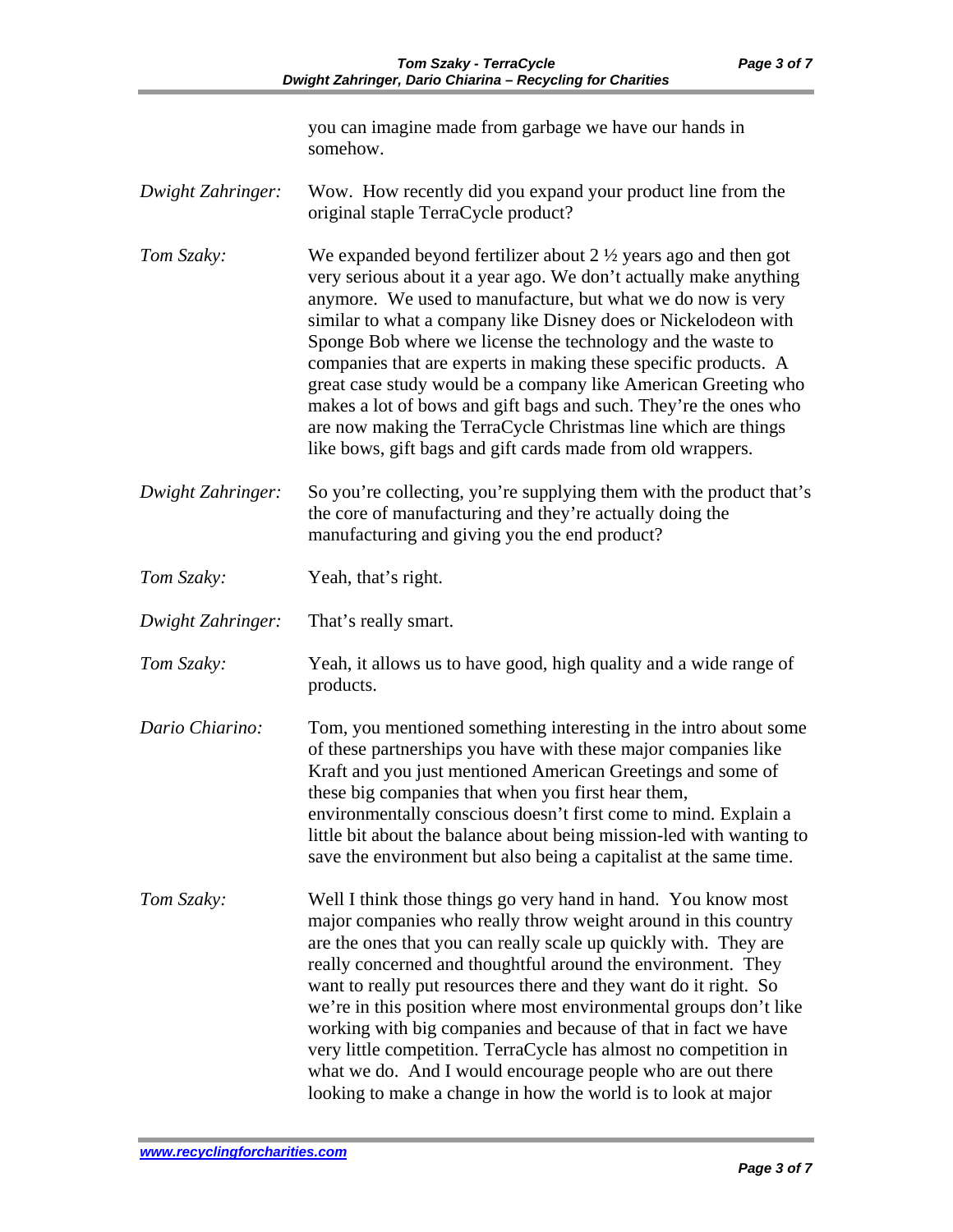|                   | companies and help them change cause that's where really big<br>scale will happen really quickly I think.                                                                                                                                                                                                                                                                                                                                                                                                                                                                                                                                                              |
|-------------------|------------------------------------------------------------------------------------------------------------------------------------------------------------------------------------------------------------------------------------------------------------------------------------------------------------------------------------------------------------------------------------------------------------------------------------------------------------------------------------------------------------------------------------------------------------------------------------------------------------------------------------------------------------------------|
| Dwight Zahringer: | Do you fear as TerraCycle continues to grow that you might be put<br>in that position where you've outgrown this little guy helping the<br>grass roots environmental movement versus the bigger companies<br>or corporations? Where as you get bigger then maybe you're seen<br>as selling out so to speak?                                                                                                                                                                                                                                                                                                                                                            |
| Tom Szaky:        | I don't think so. I mean I could see where people may consider<br>that, but at the end of the day, we're doing something where we're<br>helping these companies eliminate garbage as an idea. That's a<br>very big, big task. I think as long as we stay core to what we<br>believe in and what we stand for, there should be no problem.                                                                                                                                                                                                                                                                                                                              |
| Dwight Zahringer: | Recycling for Charities has been around for five years and our<br>whole component as a nonprofit was to recycle used wireless<br>electronics such as cell phones, PDAs, and now we're getting into<br>the iPods and the iPhones, digital cameras. We've really benefited<br>from consumers wanting to be green, wanting to do this, wanting<br>to help out a charity in the same right, but we've also benefitted<br>very heavily off of the Internet and the use of that. That's really<br>our main storefront. How have you been utilizing the Internet and<br>how have you seen that really help to grow the movement of your<br>company from its infancy till now? |
| Tom Szaky:        | The Internet is critical. We're actually launching a brand new web<br>site today which we're really excited about. It's ironic that you're<br>asking me about that. The Internet is the best way to get the word<br>out and get people excited and interested in what you're building.<br>For us especially, what people have to do is go to our web site to<br>sign up to collect so there's a big Internet component. Other than<br>just creating awareness, it's critical so that people can come, find<br>out about the company and especially for us to be a part of it.                                                                                          |
| Dwight Zahringer: | That's excellent. So you're seeing a bigger stream that's actually<br>happening with the Internet and people being able to connect with<br>you via that way. I also notice too that you have a small hidden<br>blog over on a small magazine site called Inc.?                                                                                                                                                                                                                                                                                                                                                                                                         |
| Tom Szaky:        | Yeah.                                                                                                                                                                                                                                                                                                                                                                                                                                                                                                                                                                                                                                                                  |
| Dwight Zahringer: | How's that been working as far as getting feedback and putting<br>your message out there as well?                                                                                                                                                                                                                                                                                                                                                                                                                                                                                                                                                                      |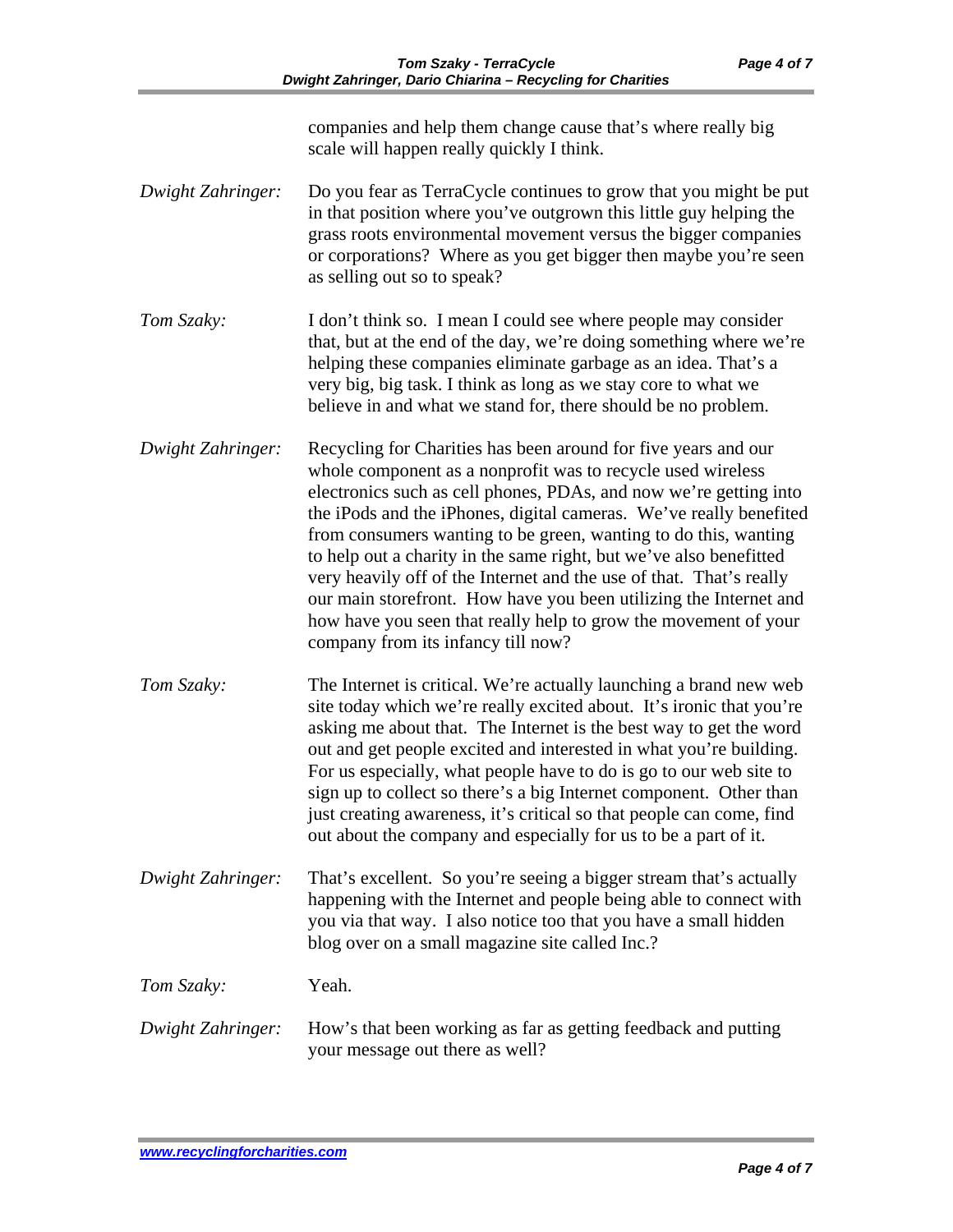| Tom Szaky:        | I blog for Tree Hugger, for Inc., Triple Pundit right now and I'm<br>actually about to start for the New York Times pretty soon. We try<br>to get the word out in as many ways as we can. Blogging is a<br>critical piece. One of our of big things that we're doing along<br>these lines is we have our own TV series actually on National<br>Geographic channel called Garbage Moguls. That's an example<br>of somewhere where we're really trying to create as much<br>awareness as possible and you know the best way to do that is to<br>have your own TV show. We're really excited about that.<br>Garbage Moguls premiered a couple months ago and each episode<br>sort of follows us as we take a waste stream, make it into a product<br>and then sell it to a major retailer. Anything anyone can do to<br>create awareness, that's the critical piece in this whole thing is just<br>get the word out and create as much awareness as possible. |
|-------------------|------------------------------------------------------------------------------------------------------------------------------------------------------------------------------------------------------------------------------------------------------------------------------------------------------------------------------------------------------------------------------------------------------------------------------------------------------------------------------------------------------------------------------------------------------------------------------------------------------------------------------------------------------------------------------------------------------------------------------------------------------------------------------------------------------------------------------------------------------------------------------------------------------------------------------------------------------------|
| Dwight Zahringer: | Some people have the idea that since they are doing something<br>good for the environment that that's the reward itself and might see<br>that receiving a profit for your good deeds is not the best way to<br>help the environment.                                                                                                                                                                                                                                                                                                                                                                                                                                                                                                                                                                                                                                                                                                                       |
| Tom Szaky:        | I think that's as mistaken as possible. The only way to become<br>truly big is to be for profit and to demonstrate that what you're<br>doing can create value. That's the only way you'll become large. I<br>mean if you look at the top, you know largest entities in the world,<br>every single one of them.                                                                                                                                                                                                                                                                                                                                                                                                                                                                                                                                                                                                                                             |
| Dwight Zahringer: | Right. What about as far as responding to businesses. I know<br>locally here in Detroit, there have been arguments over here as far<br>as water bottles and recycling. A lot of the major manufacturers do<br>not want to invest in the technology and the machines to do that<br>sorting. So a lot of those do end up in waste if not a recycling<br>facility. A lot of communities believe it or not across the nation<br>still do not have curbside recycling for a lot of plastic products.<br>What do you say to businesses when they think it may be too<br>expensive to invest in going green and actually taking out steps to<br>protect the environment?                                                                                                                                                                                                                                                                                          |
| Tom Szaky:        | You know I think that they need to make the decision on going<br>green as a decision that will help build their business. It's not a<br>decision that's mandatory and they should do it as a decision to<br>help grow the business in general. Actually a couple of the big<br>water bottle companies are gonna be launching programs – in fact<br>the biggest I believe is launching a program with us in January to<br>start collecting water bottles. At the end of the day what we try to<br>demonstrate is that by partnering with us and by allowing us to<br>collect waste and creating these solutions through the TerraCycle                                                                                                                                                                                                                                                                                                                      |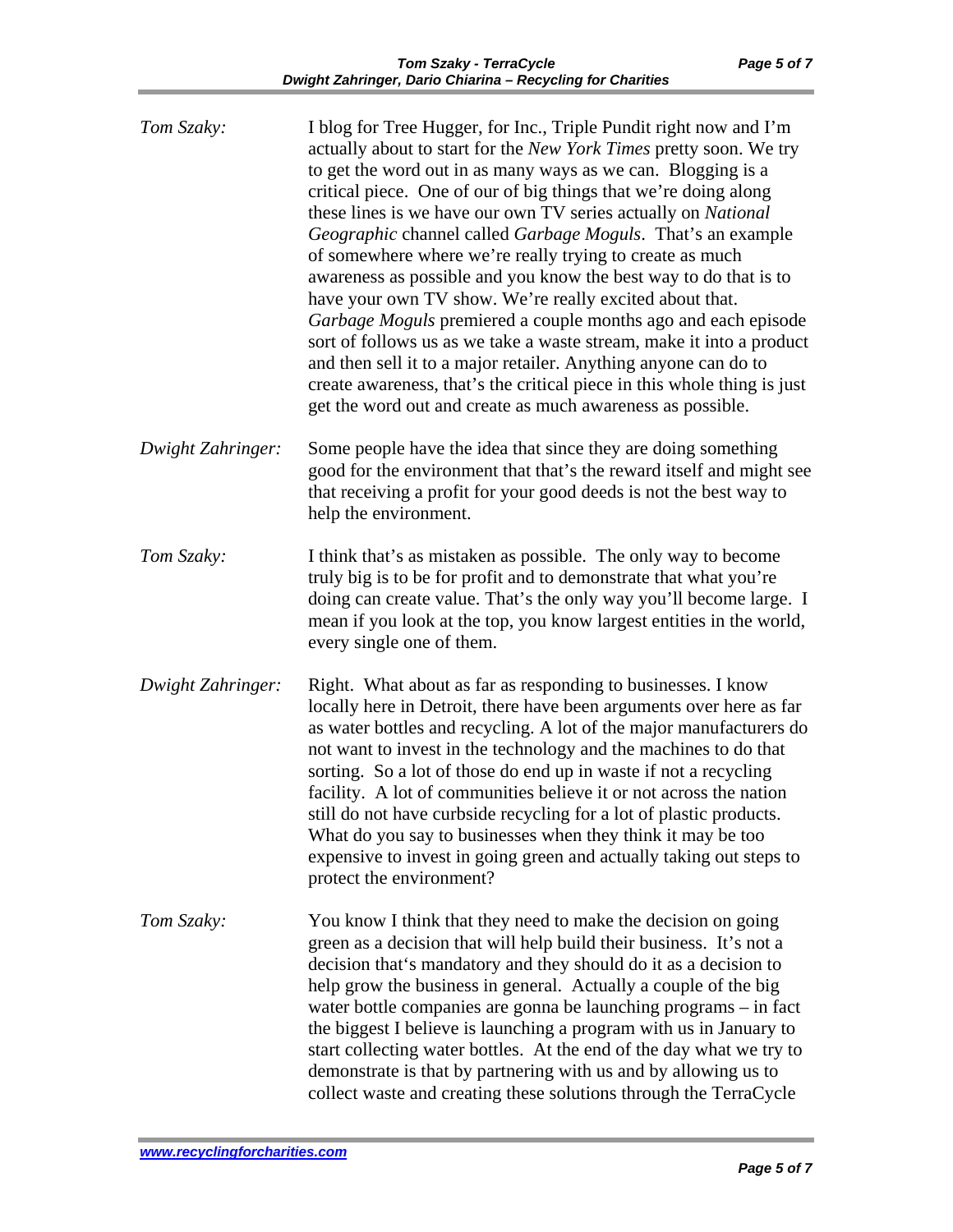| Page 6 of 7 |  |
|-------------|--|
|-------------|--|

|                   | system, that they actually are able to grow their business and to sell<br>more product. So far we've been able to demonstrate that in a<br>really, really strong way and as long as we can continue to do that,<br>that's the critical piece.                                                                                                                                                                                                                                                                                                                                                                           |
|-------------------|-------------------------------------------------------------------------------------------------------------------------------------------------------------------------------------------------------------------------------------------------------------------------------------------------------------------------------------------------------------------------------------------------------------------------------------------------------------------------------------------------------------------------------------------------------------------------------------------------------------------------|
|                   | I don't think businesses should go green and lose money. I think<br>that's a big mistake and there's a whole list of companies that can<br>give you examples of that have done that and have gone bankrupt<br>in the process. But I think green is a very powerful thing to<br>leverage if it's done properly and can actually build sales in a<br>really big way compared to traditional methods of marketing and<br>advertising.                                                                                                                                                                                      |
| Dwight Zahringer: | How can a business incorporate your vision of waste equaling gold<br>into their own business plan and be successful? There are many<br>benefits that they might not have thought of just besides being<br>environmentally aware. Yu have grown in the past year and really<br>elevated the amount of products and the ideas of utilizing other<br>people's waste, having them manufacture it, taking away the<br>manufacturing components and those investments personally<br>yourself for the business. How can people see more benefits<br>besides just being more environmentally aware and saying that<br>they are? |
| Tom Szaky:        | I think that it entirely comes down and it depends on the nature of<br>each – it depends on the business. It's hard to give a generic<br>answer for that because it really comes down to what is the<br>business specifically about, what are the touch points, is it<br>consumer products? Is it services? The key thing I think is to<br>understand the consumer first and foremost and even beyond that<br>it's first to build a great business because that's the hardest part.<br>Most businesses go bankrupt, that's like the standard thing, I think<br>only one in ten businesses that open in a year succeed.  |
|                   | A the beginning obviously focus on just making sure your business<br>is gonna work and then start understanding the consumer and see<br>where the consumer sees value cause that's who you're servicing.<br>It's not about what the business cares about; it's what the<br>consumer cares about. And servicing where the consumer sees<br>value is critical and a lot of consumers see value in green and                                                                                                                                                                                                               |

different environmental things as long as it's not more expensive and I think that's the critical challenges that all businesses have to look at is how to create green and socially responsible offerings without charging premium prices for them.